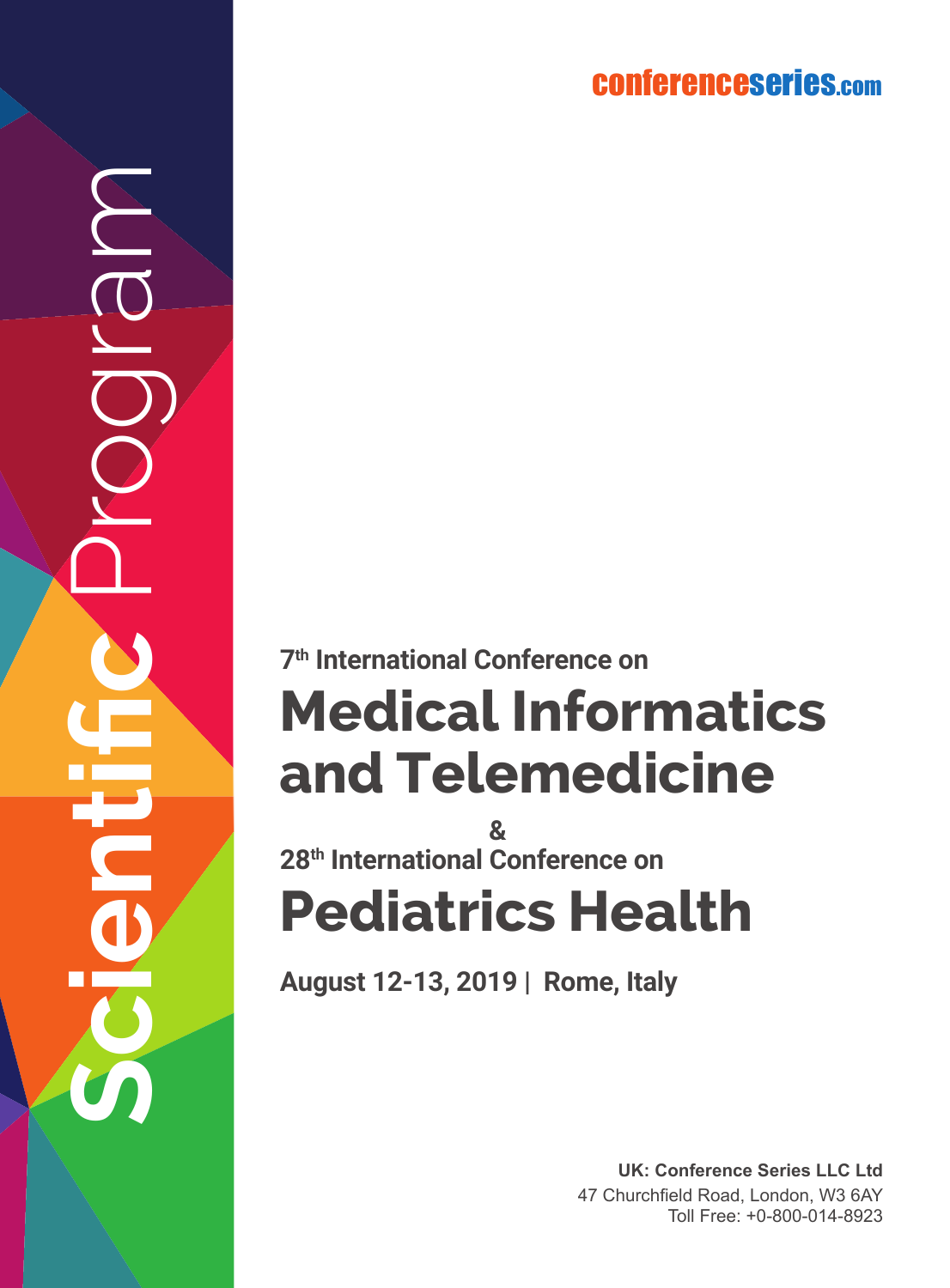

**August 12, 2019** Meeting Hall: **Olimpica 1**

**08:30-09:00 Registrations**

## Opening Ceremony **09:00-09:20**

#### **Keynote Forum**

**09:20-09:30 Introduction**

- **09:30-10:15 research enterprise Data Warehouse Title: Challenges in extracting and curating acute kidney injury data from institutional Ahmad Baghal,** University of Arkansas for Medical Sciences, USA
- **10:15-11:00 Title: Integrative medicine & integrated medical education Ahmed Makki,** King Abdulaziz University, Saudi Arabia

#### **Group Photo**

**Networking & Refreshments 11:00-11:20 @ Foyer** 

**Sessions: Tele Medicine | Medical Informatics | Digital Health | Bio Medical Informatics | Health Data Analytics Pediatrics Health | Neonatology & Perinatology | Pediatric Neurology & Psychological Disorders | Pediatric Gastroenterology & Hepatology** 

**Chair: José Eduardo Fernandes Tavora**, Universidade Federal de Minas Gerais, Brazil **Co-Chair: Hoda Dahroug,** Egypt ICT Trust Fund, Egypt

#### **Introduction**

|             | Title: The importance of bile circulation in cholesterol homeostasis - A three-compartment<br>11:20-11:50 mathematical model analysis<br><b>Krystian Kubica, Wroclaw University of Science and Technology, Poland</b> |  |
|-------------|-----------------------------------------------------------------------------------------------------------------------------------------------------------------------------------------------------------------------|--|
| 11:50-12:20 | Title: Telemedicine in Lucas Machado educational foundation: Integrating frontiers by<br>technology<br>José Eduardo Fernandes Tavora, Universidade Federal de Minas Gerais, Brazil                                    |  |
| 12:20-12:50 | Title: Re-emergence of yellow fever in Brazil: Incidence study and areas of risk<br>Matheus Rodriques da Silva, University Center of Caratinga, Brazil                                                                |  |
|             | Lunch Break 12:50-13:50 @ Hotel Restaurants                                                                                                                                                                           |  |

**13:50-14:20 Title: Digital transformation role in enhancing the health sector in Egypt Hoda Dahroug,** Egypt ICT Trust Fund, Egypt